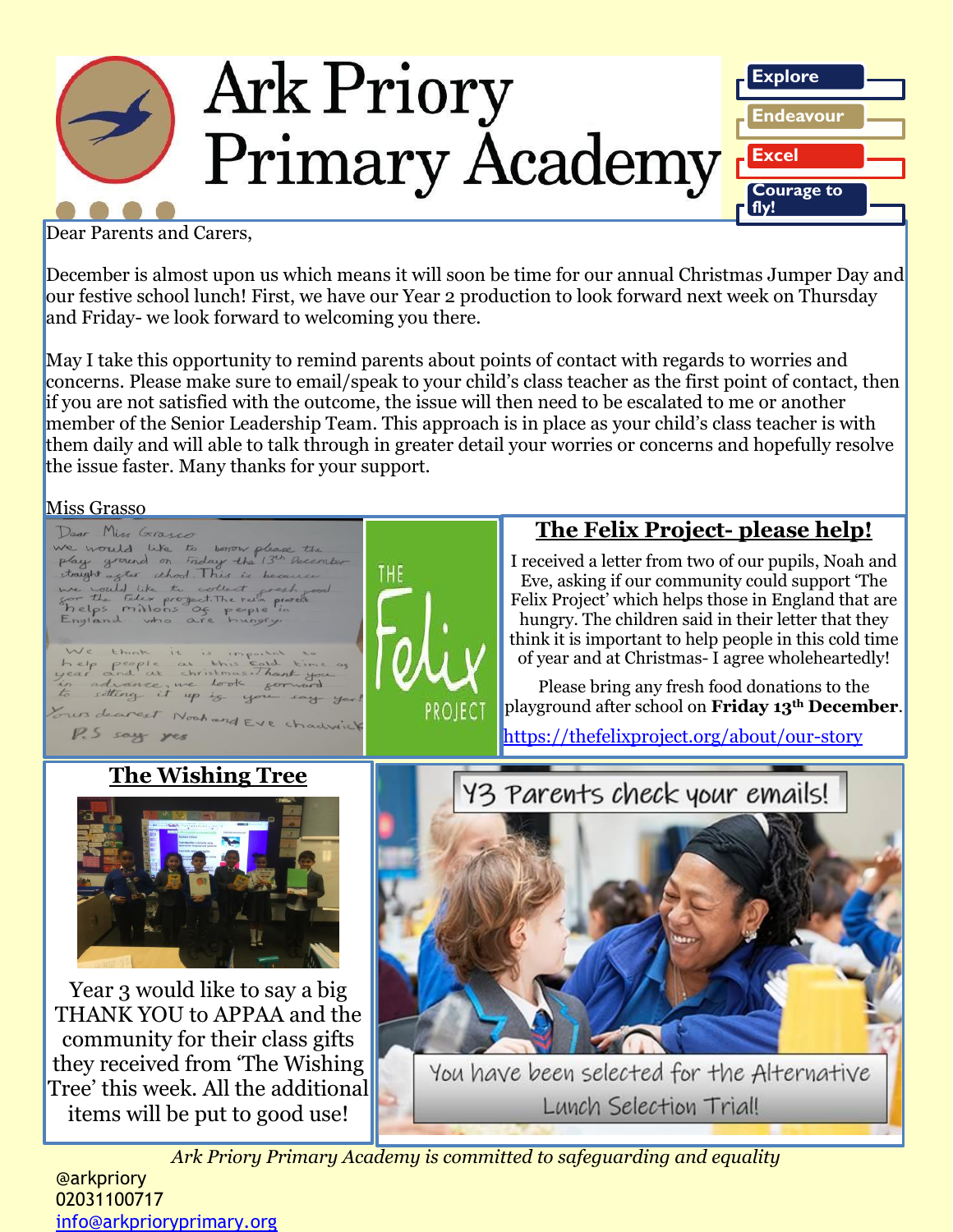| <b>Homework links</b> |                                                                               |  |  |  |
|-----------------------|-------------------------------------------------------------------------------|--|--|--|
| Year <sub>1</sub>     | https://www.bbc.co.uk/bitesize/topics/zwy39j6                                 |  |  |  |
| Year 2                | https://www.topmarks.co.uk/maths-games/measuring-in-cm                        |  |  |  |
| Year 3                | Learn a few basic words in a European language:                               |  |  |  |
|                       | https://www.duolingo.com/                                                     |  |  |  |
| Year 4                | https://www.bbc.co.uk/games/embed/guardians-                                  |  |  |  |
|                       | mathematica?exitGameUrl=https%3A%2F%2Fbbc.com%2Fbitesize%2Farticles%2Fzn2y7nb |  |  |  |
| Year <sub>5</sub>     | https://uk.ixl.com/ela/year-5/determine-the-meanings-of-similes-and-metaphors |  |  |  |
| Year 6                | https://uk.ixl.com/ela/year-6 $(E.6-E.10)$                                    |  |  |  |
|                       | Mathletics practice (algebra)                                                 |  |  |  |
|                       |                                                                               |  |  |  |

# **Donations:**

Please donate any clean spare underwear to the school if you have them, especially for boys, which we have none at the moment. All ages and all sizes wanted!

| <b>Attendance</b>                                                                              |                         | <b>Stars and Authors of the Week</b>                                     |                                   |                   |                                |
|------------------------------------------------------------------------------------------------|-------------------------|--------------------------------------------------------------------------|-----------------------------------|-------------------|--------------------------------|
| Our whole school attendance for the<br>week is: <mark>96.8%</mark><br><b>Class Attendance:</b> |                         | Well done to this week's Stars! Our Authors of the Week<br>are in green! |                                   |                   |                                |
| <b>1. Sharman 98.3%</b><br>2. Fleming 98.2%                                                    |                         | Class                                                                    | Child's<br>Name                   | Class             | Child's<br>Name                |
| 3. Armstrong 97.7%                                                                             | 6                       | <b>SOMMERVILLE</b>                                                       | <b>JESSICA</b>                    | <b>EINSTEIN</b>   | <b>NIAH</b><br><b>ELIA</b>     |
| Well done to Sharman class<br>again!                                                           | $\overline{\mathbf{5}}$ | <b>MOZART</b>                                                            | <b>KHAMAL</b><br><b>FRANCISCA</b> | <b>MONET</b>      | <b>OLA</b><br><b>UMA</b>       |
| <b>House Points</b>                                                                            | $\overline{4}$          | <b>CURIE</b>                                                             | <b>KAITO</b><br><b>ANGELICA</b>   | <b>FLEMING</b>    | <b>STEVEN</b>                  |
| Our winning team this week was:<br>Falcons                                                     | $\overline{\mathbf{3}}$ | <b>ARCHIMEDES</b>                                                        | <b>RUBY</b>                       | <b>BRUNEL</b>     | <b>ZAYNAH</b><br><b>ELIN</b>   |
|                                                                                                |                         | <b>SHARMAN</b>                                                           | <b>OTTO</b><br><b>EVE</b>         | <b>ARMSTRONG</b>  | <b>HARRY</b>                   |
|                                                                                                |                         | <b>PANKHURST</b>                                                         | <b>NORA</b><br><b>FELIX</b>       | <b>SEACOLE</b>    | <b>POPPY</b>                   |
|                                                                                                | $\bf R$                 | <b>COLUMBUS</b>                                                          | <b>SANYA</b>                      | <b>SHACKLETON</b> | <b>AMELIA</b><br><b>SOPHIA</b> |

*Ark Priory Primary Academy is committed to safeguarding and equality* 

Ш

@arkpriory 02031100717 [info@arkprioryprimary.org](mailto:info@arkprioryprimary.org)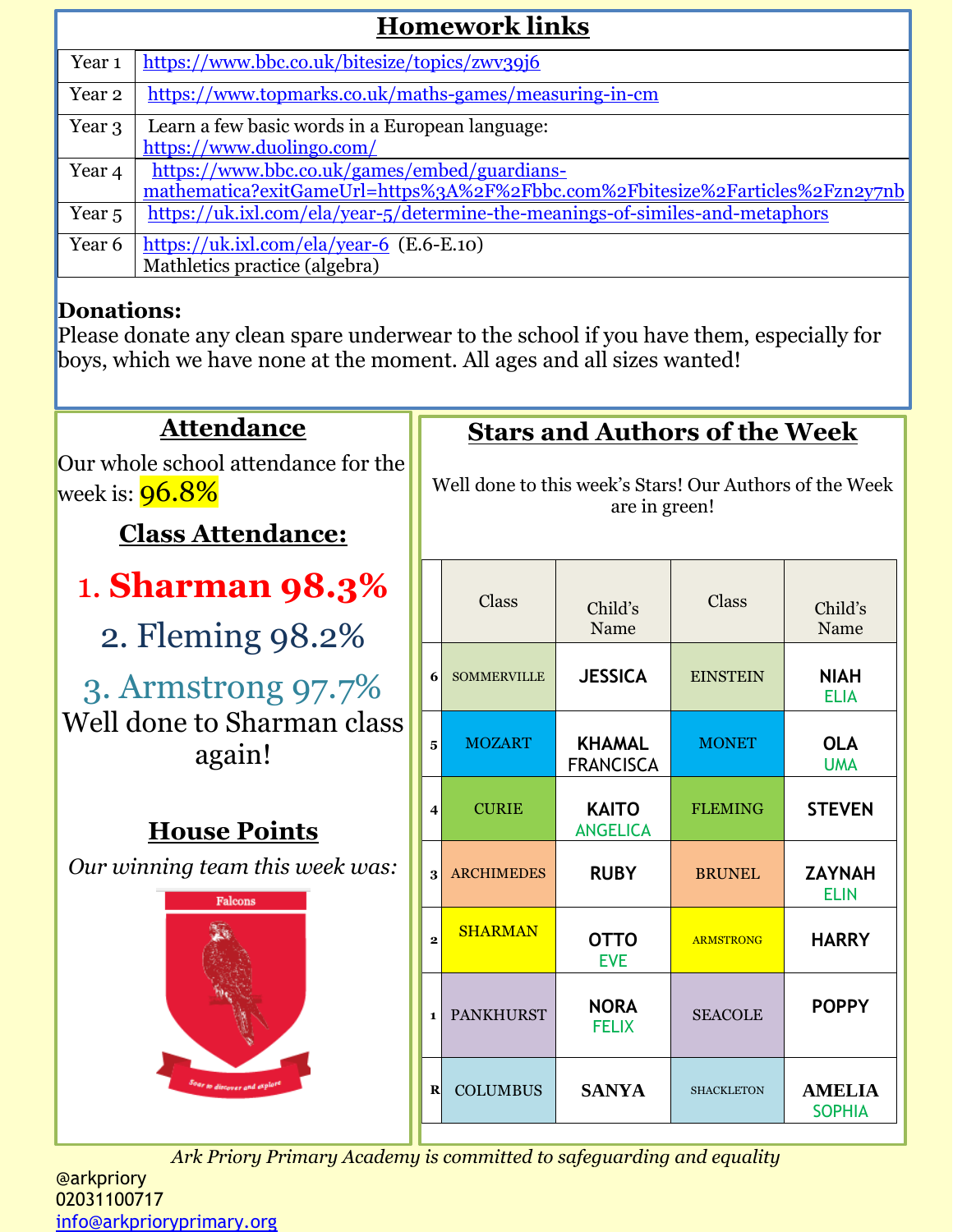

#### **The Toy Project: please donate a toy if you can!**

This year, Ark Priory are supporting the amazing charity, The Toy Project. We are NOT asking you to donate money, but instead - with the help of your children - to choose a new or used (in good condition) toy to donate to a child in need. We will be collecting the toys under our Christmas tree from now until our Carols event on 12th December, to deliver to the Islington based charity HQ on the 13th December in time for their Christmas deliveries all over London (and beyond).

The Toy project is an inspirational London-based charity. This Christmas they are giving presents to hundreds of children in care, to the children at the Grenfell Tower nursery; to children attending safe spaces for women who have escaped domestic violence; to children of ever father in Wormwood Scrubs and Pentoville prisons on the festive visiting days; and to many low income families who simply cannot afford to buy their children a gift. No gift is too small. They do not need to be wrapped or labelled (but can be if you wish).

This amazing charity is especially significant to one of our parents as it was introduced to her by a good friend, a local Acton mum, as a way to remember her baby boy Rocco, who passed away on 11th December last year. In spreading this powerful message of kindness far and wide, through random acts of kindness and giving, even the shortest of lives can have a massive, far reaching, wonderfully positive impact.

We are really hoping that the children will enjoy choosing a toy to give away, or to buy, knowing they are spreading kindness to others, as well as remembering that this time of year is about giving not just receiving gifts!

For more information, please emai[l vicrobinson@me.com](mailto:vicrobinson@me.com) or have a look at the website [thetoyproject.co.uk](http://thetoyproject.co.uk/)

| Thu <sub>5</sub> Dec | Y <sub>2</sub> Show (PM)                    |
|----------------------|---------------------------------------------|
| Fri 6 Dec            | Y <sub>2</sub> Show (AM)                    |
| Mon 9 Dec            | <b>Reception Nativity Play (PM)</b>         |
| Tue 10 Dec           | <b>Reception Nativity Play (AM)</b>         |
| Wed 11 Dec           | <b>Nursery Nativity Play</b>                |
| Thu 12 Dec           | Carols Around the Tree $@4:30$ pm           |
| Fri 13 Dec           | Christmas Jumper Day<br>Christmas Lunch     |
| Thu 19 Dec           | <b>Last day of term</b><br>finish at 1:30pm |

# **Key Dates for Autumn 2:**

*Ark Priory Primary Academy is committed to safeguarding and equality*  @arkpriory 02031100717 [info@arkprioryprimary.org](mailto:info@arkprioryprimary.org)